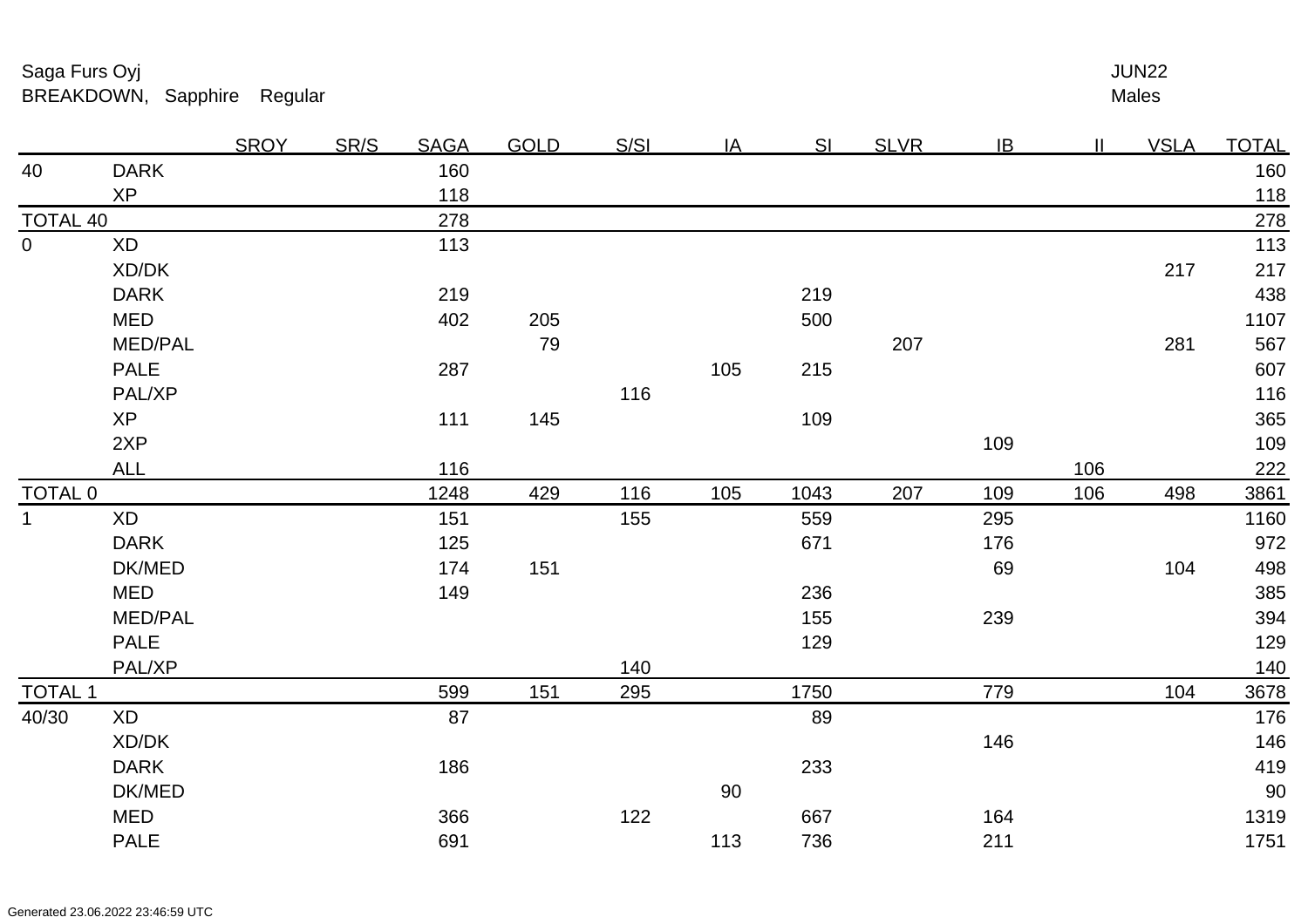|                    |                | <b>SROY</b> | SR/S | <b>SAGA</b> | <b>GOLD</b> | S/SI | IA  | SI   | <b>SLVR</b> | IB  | $\mathbf{II}$ | <b>VSLA</b> | <b>TOTAL</b> |
|--------------------|----------------|-------------|------|-------------|-------------|------|-----|------|-------------|-----|---------------|-------------|--------------|
|                    | <b>XP</b>      |             |      | 321         |             | 145  | 90  | 293  |             |     |               |             | 849          |
|                    | XP/2XP         |             |      |             |             |      |     |      |             | 178 |               |             | 178          |
|                    | 2XP            |             |      | 146         |             |      |     | 132  |             |     |               |             | 278          |
| <b>TOTAL 40/30</b> |                |             |      | 1797        |             | 267  | 293 | 2150 |             | 699 |               |             | 5206         |
| 20                 | <b>XD</b>      |             |      | 94          |             |      |     |      |             |     |               |             | 94           |
|                    | XD/DK          |             |      |             |             |      |     |      |             |     |               | 112         | 112          |
|                    | <b>DARK</b>    | 173         |      | 192         |             |      |     | 196  |             |     |               |             | 561          |
|                    | DK/MED         |             |      |             | 195         |      |     |      |             |     |               | 423         | 618          |
|                    | <b>MED</b>     | 183         |      | 690         |             |      |     | 577  |             |     |               |             | 1450         |
|                    | <b>MED/PAL</b> |             |      |             |             |      |     |      |             |     |               | 82          | 82           |
|                    | <b>PALE</b>    |             | 495  |             |             |      |     | 836  |             |     |               |             | 1331         |
|                    | PAL/XP         |             |      |             | 206         |      |     |      | 152         |     |               | 130         | 488          |
|                    | <b>XP</b>      |             | 182  |             |             |      | 112 | 365  |             |     |               |             | 659          |
|                    | 2XP            |             |      | 155         |             |      |     | 173  |             |     |               |             | 328          |
|                    | <b>ALL</b>     |             |      |             |             |      |     |      |             |     | 469           |             | 469          |
| <b>TOTAL 20</b>    |                | 356         | 677  | 1131        | 401         |      | 112 | 2147 | 152         |     | 469           | 747         | 6192         |
| 30                 | <b>DARK</b>    |             |      | 188         | 83          |      |     |      |             |     |               |             | 271          |
|                    | DK/MED         |             |      |             |             |      |     |      | 112         |     |               | 320         | 432          |
|                    | <b>PALE</b>    | 211         |      |             |             |      |     |      |             |     |               |             | 211          |
|                    | PAL/XP         |             |      |             |             |      |     |      | 96          |     |               |             | 96           |
|                    | <b>XP</b>      |             |      | 269         |             |      |     |      |             |     |               |             | 269          |
| <b>TOTAL 30</b>    |                | 211         |      | 457         | 83          |      |     |      | 208         |     |               | 320         | 1279         |
| 20/0               | <b>XD</b>      |             |      |             |             |      | 94  | 887  |             | 264 |               |             | 1245         |
|                    | XD/DK          |             |      |             |             |      |     |      |             | 113 |               |             | 113          |
|                    | <b>DARK</b>    |             |      | 100         |             |      |     | 449  |             |     |               |             | 549          |
|                    | DK/MED         |             |      |             |             | 113  | 243 |      |             | 587 |               |             | 943          |
|                    | <b>MED</b>     |             |      | 186         |             |      |     |      |             |     |               |             | 186          |
|                    | MED/PAL        |             |      |             |             |      |     |      |             | 202 |               |             | 202          |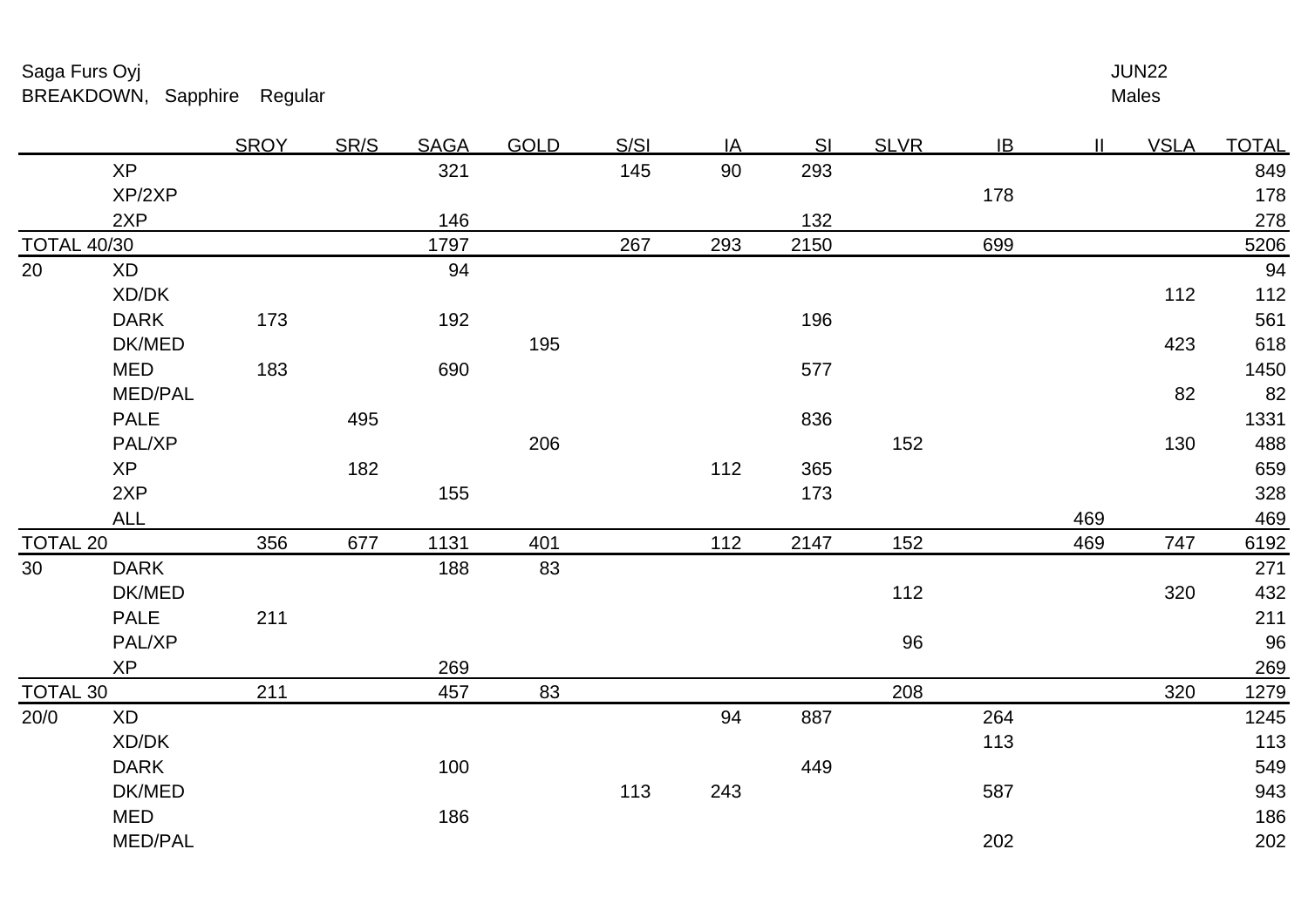|                      | <b>SROY</b> | SR/S | <b>SAGA</b> | <b>GOLD</b> | S/SI | IA  | SI   | <b>SLVR</b> | <b>IB</b> | $\mathbf{I}$ | <b>VSLA</b> | <b>TOTAL</b> |
|----------------------|-------------|------|-------------|-------------|------|-----|------|-------------|-----------|--------------|-------------|--------------|
| <b>PALE</b>          |             |      | 110         |             |      |     | 214  |             | 220       |              |             | 544          |
| <b>XP</b>            |             |      |             |             |      |     | 87   |             | 168       |              |             | 255          |
| 2XP                  |             |      |             |             | 157  |     |      |             |           |              |             | 157          |
| <b>ALL</b>           |             |      |             |             |      |     |      |             | 189       |              |             | 189          |
| TOTAL 20/0           |             |      | 396         |             | 270  | 337 | 1637 |             | 1743      |              |             | 4383         |
| <b>TOTAL XD</b>      |             |      | 445         |             | 155  | 94  | 1535 |             | 559       |              |             | 2788         |
| <b>TOTAL XD/DK</b>   |             |      |             |             |      |     |      |             | 259       |              | 329         | 588          |
| <b>TOTAL DARK</b>    | 173         |      | 1170        | 83          |      |     | 1768 |             | 176       |              |             | 3370         |
| <b>TOTAL DK/MED</b>  |             |      | 174         | 346         | 113  | 333 |      | 112         | 656       |              | 847         | 2581         |
| <b>TOTAL MED</b>     | 183         |      | 1793        | 205         | 122  |     | 1980 |             | 164       |              |             | 4447         |
| <b>TOTAL MED/PAL</b> |             |      |             | 79          |      |     | 155  | 207         | 441       |              | 363         | 1245         |
| <b>TOTAL PALE</b>    | 211         | 495  | 1088        |             |      | 218 | 2130 |             | 431       |              |             | 4573         |
| <b>TOTAL PAL/XP</b>  |             |      |             | 206         | 256  |     |      | 248         |           |              | 130         | 840          |
| <b>TOTAL XP</b>      |             | 182  | 819         | 145         | 145  | 202 | 854  |             | 168       |              |             | 2515         |
| <b>TOTAL XP/2XP</b>  |             |      |             |             |      |     |      |             | 178       |              |             | 178          |
| <b>TOTAL 2XP</b>     |             |      | 301         |             | 157  |     | 305  |             | 109       |              |             | 872          |
| <b>TOTAL ALL</b>     |             |      | 116         |             |      |     |      |             | 189       | 575          |             | 880          |
| <b>TOTAL C1/C2</b>   | 567         | 677  | 5191        | 1064        | 157  | 554 | 6811 | 567         | 1461      |              | 1669        | 18718        |
| <b>TOTAL C2</b>      |             |      | 715         |             | 295  | 293 | 1916 |             | 1680      | 575          |             | 5474         |
| <b>TOTAL C3</b>      |             |      |             |             | 496  |     |      |             | 189       |              |             | 685          |
| <b>TOTAL CHIP</b>    |             |      |             |             |      | 554 |      |             | 3059      |              |             | 3613         |
| <b>TOTAL LNAP</b>    |             |      | 937         |             |      |     | 3270 |             | 1342      |              |             | 5549         |
| <b>TOTAL OPEN</b>    |             |      |             |             |      |     |      |             |           |              | 393         | 393          |
| <b>TOTAL VELV</b>    |             |      |             | 1064        |      |     |      | 567         |           |              | 1475        | 3106         |
| <b>TOTAL WB</b>      |             |      |             |             |      | 293 |      |             | 271       |              |             | 564          |
| <b>TOTAL</b>         | 567         | 677  | 5906        | 1064        | 948  | 847 | 8727 | 567         | 3330      | 575          | 1669        | 24877        |
|                      |             |      |             |             |      |     |      |             |           |              |             |              |

Lots:144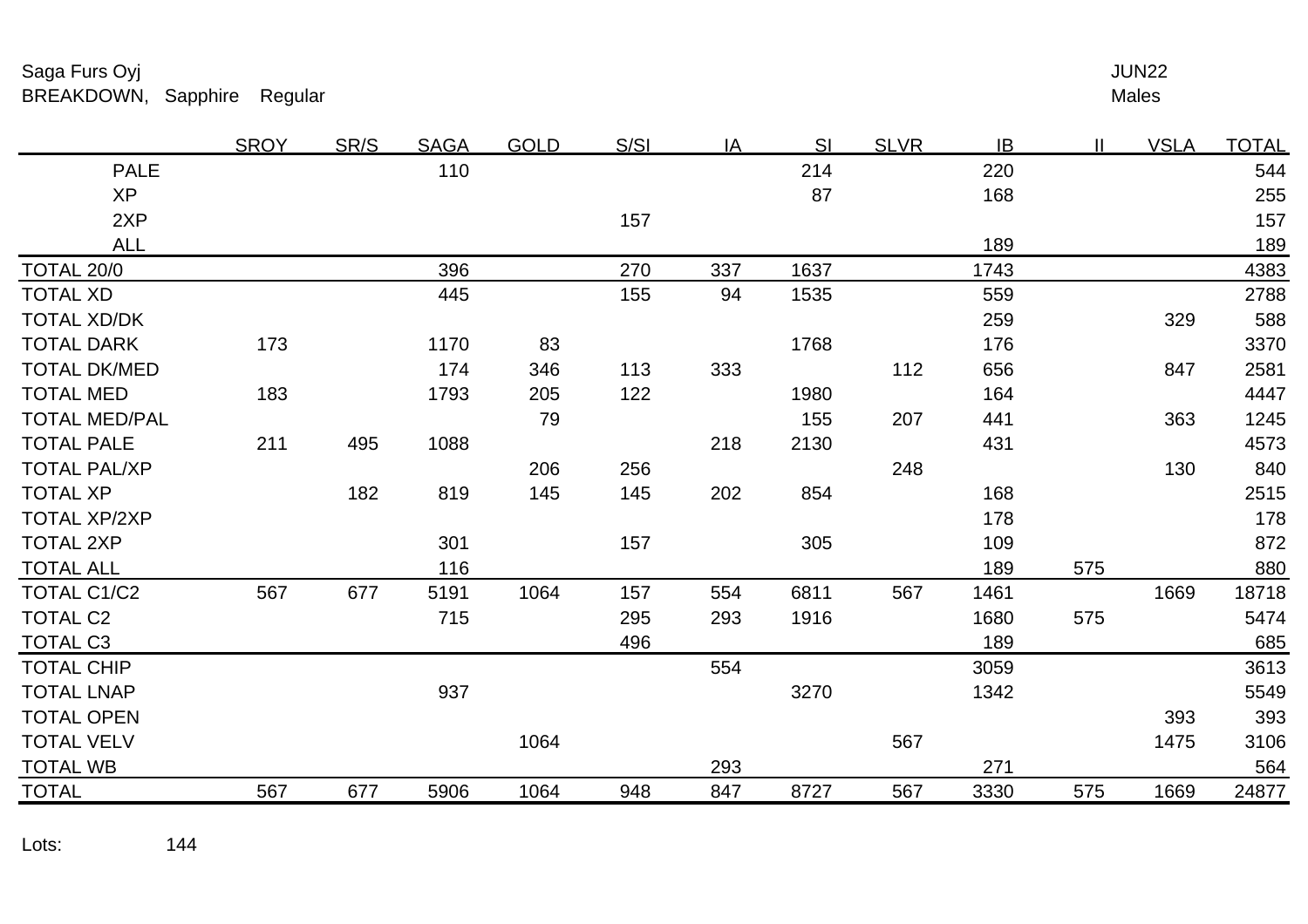| Saga Furs Oyj<br>BREAKDOWN, Sapphire |     | Regular     | <b>JUN22</b><br><b>Males</b> |             |             |      |    |             |           |  |             |              |
|--------------------------------------|-----|-------------|------------------------------|-------------|-------------|------|----|-------------|-----------|--|-------------|--------------|
|                                      |     | <b>SROY</b> | SR/S                         | <b>SAGA</b> | <b>GOLD</b> | S/SI | IA | <b>SLVR</b> | <b>IB</b> |  | <b>VSLA</b> | <b>TOTAL</b> |
| Choulet                              | 44C |             |                              |             |             |      |    |             |           |  |             |              |

Showlots:116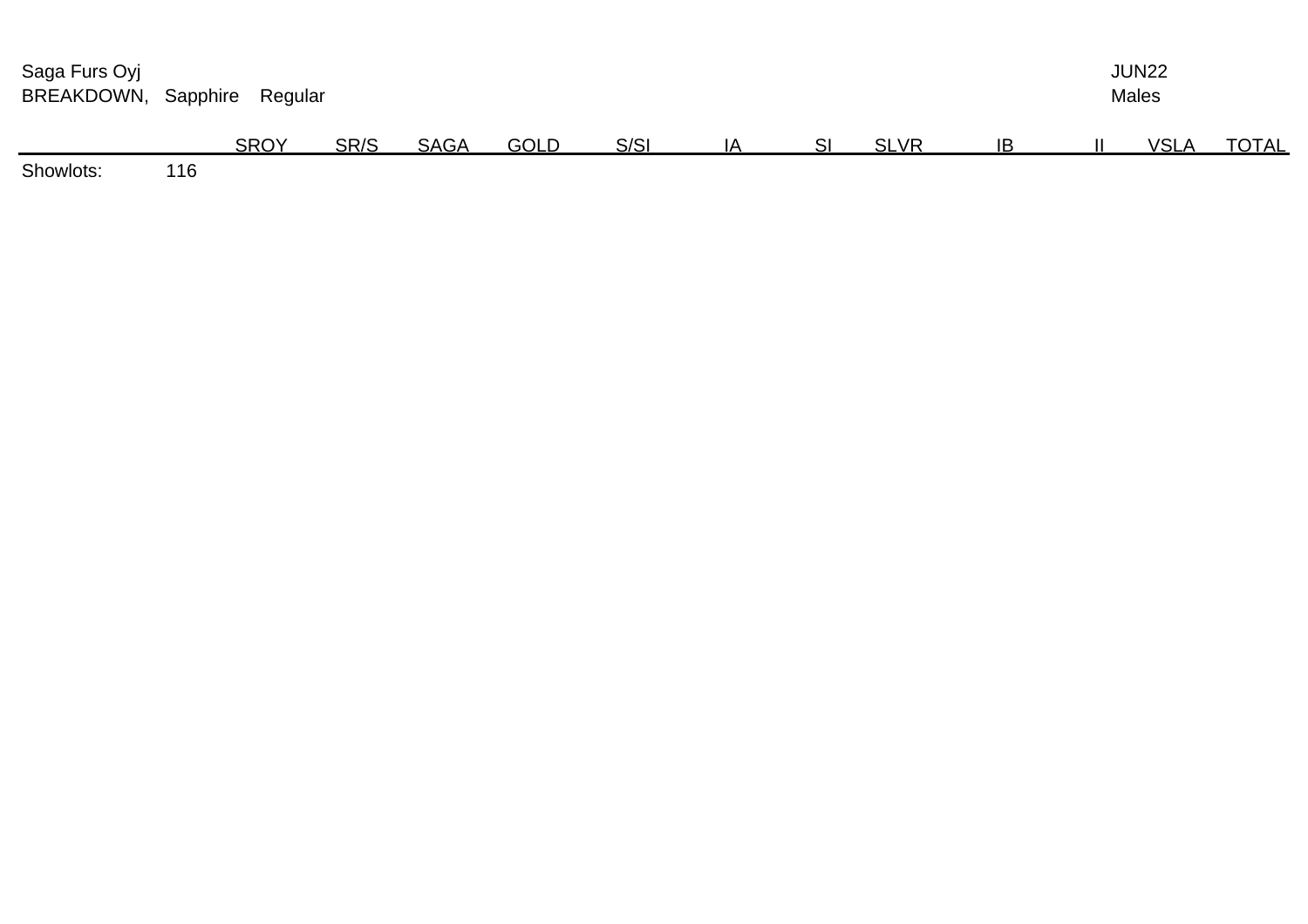|                |                | <b>SROY</b> | <b>SAGA</b> | <b>GOLD</b> | IA  | SI   | <b>SLVR</b> | IB  | $\mathbf{II}$ | <b>VSLA</b> | <b>TOTAL</b> |
|----------------|----------------|-------------|-------------|-------------|-----|------|-------------|-----|---------------|-------------|--------------|
| $\overline{2}$ | 2XD/XD         |             |             |             |     |      | 193         |     |               | 178         | 371          |
|                | <b>XD</b>      |             | 157         |             |     | 536  |             |     |               |             | 693          |
|                | XD/DK          | 109         |             |             |     |      |             |     |               |             | 109          |
|                | <b>DARK</b>    |             | 450         |             |     | 777  |             |     |               |             | 1227         |
|                | DK/MED         |             |             | 779         |     |      | 415         |     |               | 579         | 1773         |
|                | <b>MED</b>     |             | 740         |             |     | 151  |             |     |               |             | 891          |
|                | <b>PALE</b>    |             | 219         |             |     | 349  |             |     |               |             | 568          |
|                | PAL/XP         |             |             | 721         |     |      | 184         |     |               | 495         | 1400         |
|                | <b>XP</b>      |             |             | 294         |     |      |             |     |               |             | 294          |
| <b>TOTAL 2</b> |                | 109         | 1566        | 1794        |     | 1813 | 792         |     |               | 1252        | 7326         |
| $\overline{0}$ | <b>MED</b>     |             | 203         |             |     |      |             |     |               |             | 203          |
| <b>TOTAL 0</b> |                |             | 203         |             |     |      |             |     |               |             | 203          |
| $\overline{3}$ | <b>XD</b>      |             | 700         |             | 198 | 474  |             |     |               |             | 1372         |
|                | XD/DK          |             |             | 136         |     |      |             |     |               |             | 136          |
|                | <b>DARK</b>    |             | 255         |             |     | 392  |             | 318 |               |             | 965          |
|                | DK/MED         |             |             | 325         |     |      |             |     |               |             | 325          |
|                | <b>MED</b>     |             | 135         |             |     | 156  |             |     |               |             | 291          |
|                | MED/PAL        |             |             | 229         |     |      |             |     |               | 613         | 842          |
|                | <b>PALE</b>    |             | 103         |             |     |      |             |     |               |             | 103          |
|                | PAL/XP         |             |             | 323         |     |      |             |     |               |             | 323          |
| <b>TOTAL 3</b> |                |             | 1193        | 1013        | 198 | 1022 |             | 318 |               | 613         | 4357         |
| $\mathbf{1}$   | 2XD/XD         |             |             | 102         |     |      | 150         |     |               | 113         | 365          |
|                | <b>XD</b>      |             | 224         |             |     |      |             |     |               |             | 224          |
|                | <b>DARK</b>    |             | 623         | 163         |     | 101  |             |     |               |             | 887          |
|                | DK/MED         |             |             | 139         |     |      | 149         |     |               | 247         | 535          |
|                | <b>MED</b>     | 121         | 901         |             |     |      |             |     |               |             | 1022         |
|                | <b>MED/PAL</b> |             |             |             |     |      |             |     |               | 148         | 148          |
|                | PAL/XP         |             |             | 202         |     |      | 91          |     |               | 295         | 588          |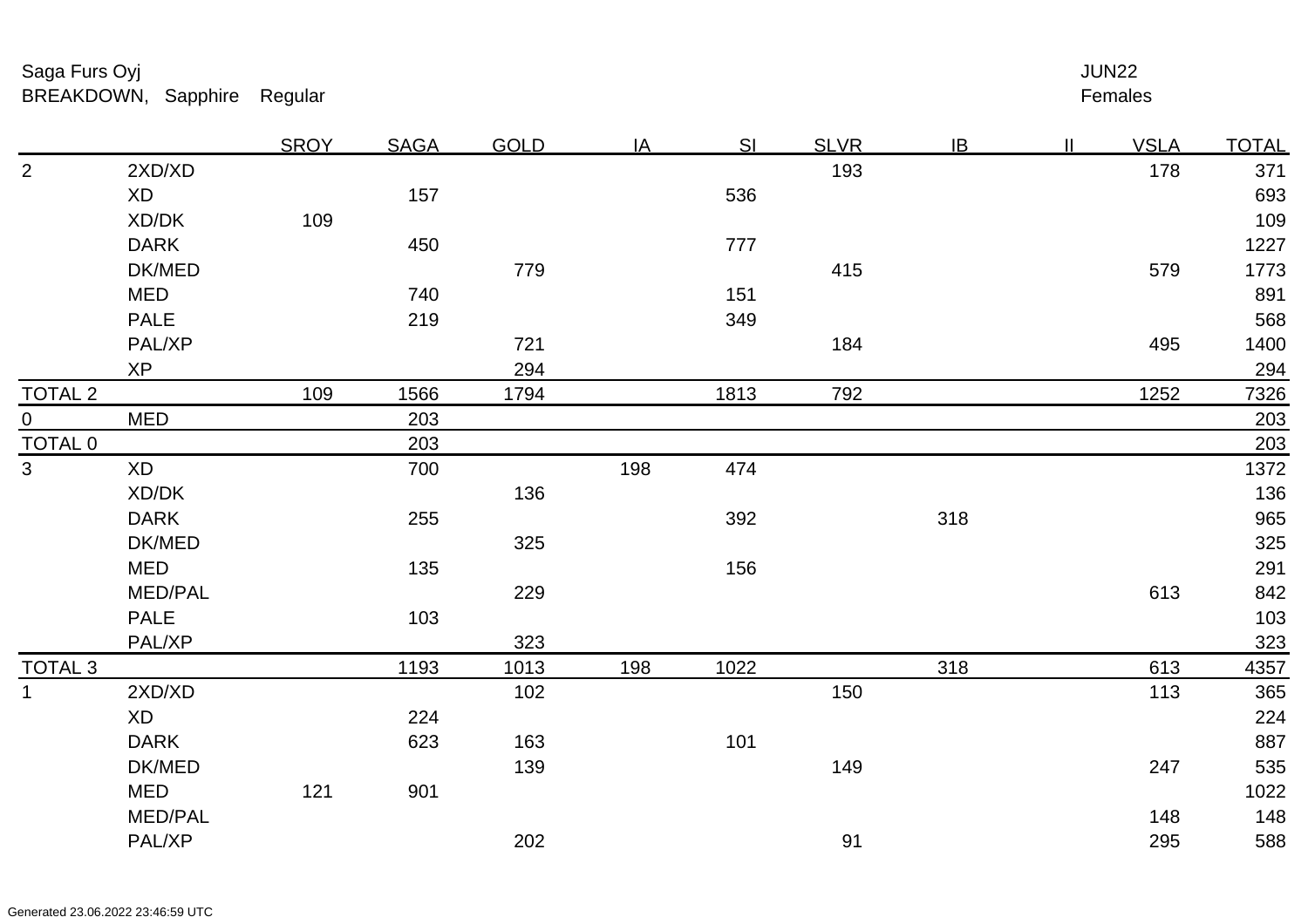Females r and the state of the state of the state of the state of the state of the state of the Females

|                 |                        | <b>SROY</b> | <b>SAGA</b> | <b>GOLD</b> | IA  | SI   | <b>SLVR</b> | IB   | $\mathbf{I}$ | <b>VSLA</b> | <b>TOTAL</b> |
|-----------------|------------------------|-------------|-------------|-------------|-----|------|-------------|------|--------------|-------------|--------------|
|                 | <b>XP</b>              |             | 119         |             |     |      |             |      |              |             | 119          |
|                 | <b>ALL</b>             |             |             |             |     |      |             | 589  |              |             | 589          |
| <b>TOTAL 1</b>  |                        | 121         | 1867        | 606         |     | 101  | 390         | 589  |              | 803         | 4477         |
| 0/1             | <b>DARK</b>            |             |             |             |     | 187  |             |      |              |             | 187          |
|                 | DK/MED                 |             |             | 185         |     |      |             |      |              |             | 185          |
|                 | <b>MED</b>             |             |             |             |     | 335  |             |      |              |             | 335          |
|                 | <b>MED/PAL</b>         |             |             |             | 190 |      |             |      |              |             | 190          |
|                 | <b>PALE</b>            |             | 366         |             |     | 163  |             |      |              |             | 529          |
|                 | PAL/XP                 |             |             | 193         |     |      |             |      |              |             | 193          |
| TOTAL 0/1       |                        |             | 366         | 378         | 190 | 685  |             |      |              |             | 1619         |
| 1/2             | <b>XD</b>              |             |             |             |     | 329  |             |      |              |             | 329          |
|                 | XD/DK                  |             | 141         |             |     |      |             | 350  |              |             | 491          |
|                 | <b>DARK</b>            |             |             |             | 418 |      |             |      |              |             | 418          |
|                 | <b>MED</b>             |             |             |             |     |      |             | 404  |              |             | 404          |
|                 | <b>MED/PAL</b>         |             | 209         |             |     |      |             |      |              |             | 209          |
|                 | PAL/XP                 |             | 124         |             |     | 228  |             | 281  |              |             | 633          |
|                 | 2XP                    |             | 133         |             |     |      |             |      |              |             | 133          |
|                 | 2XP/3XP                |             |             |             | 144 |      |             |      |              |             | 144          |
|                 | <b>ALL</b>             |             |             |             |     | 259  |             |      | 569          |             | 828          |
| TOTAL 1/2       |                        |             | 607         |             | 562 | 816  |             | 1035 | 569          |             | 3589         |
| 2/3             | $\mathsf{X}\mathsf{D}$ |             |             |             | 190 |      |             | 555  |              |             | 745          |
|                 | <b>DARK</b>            |             | 166         |             |     |      |             |      |              |             | 166          |
|                 | <b>MED</b>             |             | 177         |             | 330 | 265  |             |      |              |             | 772          |
|                 | <b>PALE</b>            |             |             |             | 189 |      |             |      |              |             | 189          |
|                 | <b>XP</b>              |             |             |             |     | 115  |             |      |              |             | 115          |
| TOTAL 2/3       |                        |             | 343         |             | 709 | 380  |             | 555  |              |             | 1987         |
|                 | TOTAL 2XD/XD           |             |             | 102         |     |      | 343         |      |              | 291         | 736          |
| <b>TOTAL XD</b> |                        |             | 1081        |             | 388 | 1339 |             | 555  |              |             | 3363         |